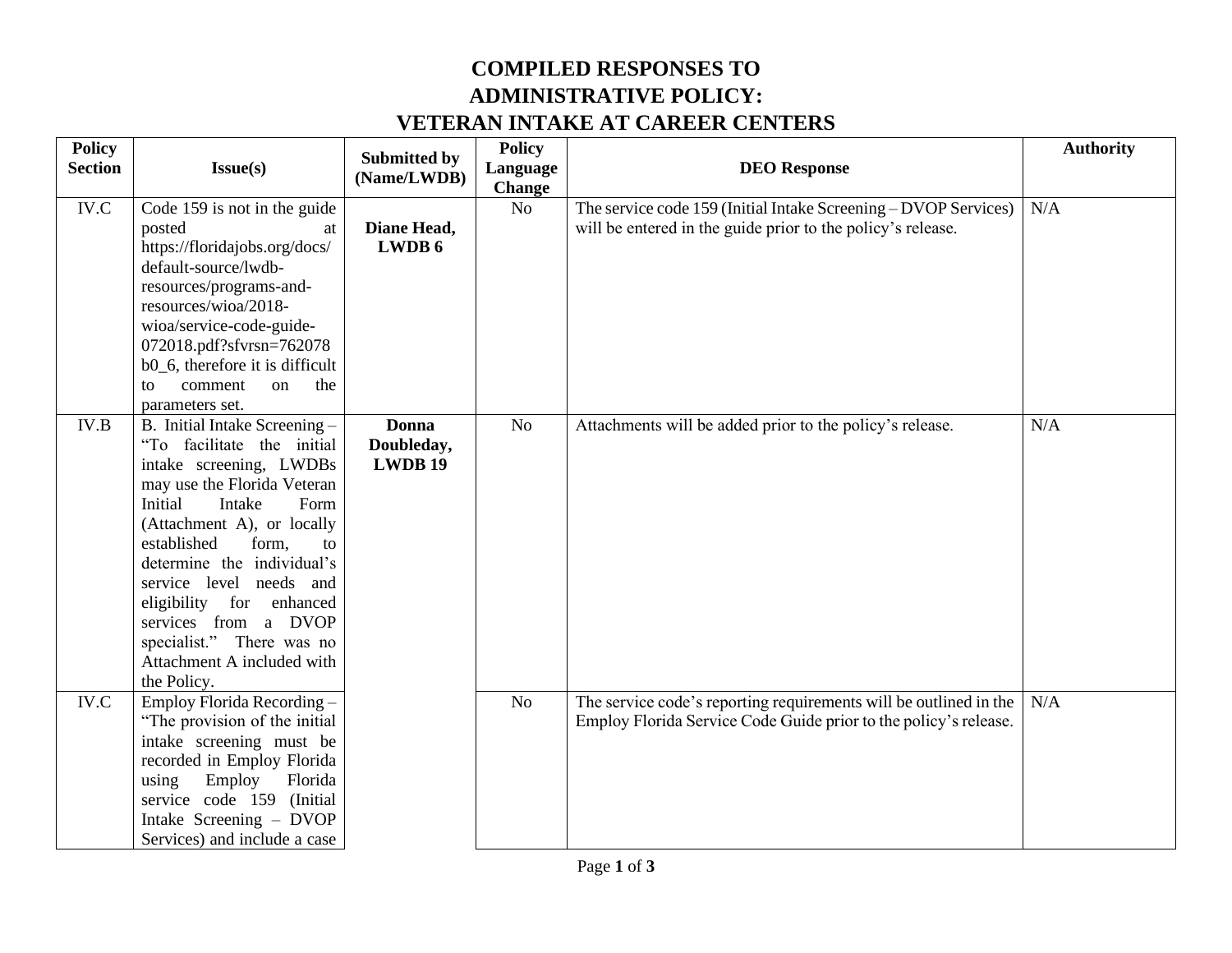## **COMPILED RESPONSES TO ADMINISTRATIVE POLICY: VETERAN INTAKE AT CAREER CENTERS**

|      | note that aligns with the<br>requirements prescribed in<br>the Employ Florida Service<br>Code Guide. Service code<br>159 (Initial Intake Screening)<br>- DVOP Services) does not<br>trigger<br>nor<br>extend<br>participation." This is a new<br>code. What details need to<br>be entered in the case note?                                                                                                                                                                                                                                                          |                                |     |                                                                                                                                                                                                                                                      |                           |        |
|------|----------------------------------------------------------------------------------------------------------------------------------------------------------------------------------------------------------------------------------------------------------------------------------------------------------------------------------------------------------------------------------------------------------------------------------------------------------------------------------------------------------------------------------------------------------------------|--------------------------------|-----|------------------------------------------------------------------------------------------------------------------------------------------------------------------------------------------------------------------------------------------------------|---------------------------|--------|
| IV   | When establishing local<br>operating procedures to<br>collect<br>demographic<br>information, isn't Employ<br>Florida the choice for which<br>we would utilize to collect<br>this<br>demographic<br>information?                                                                                                                                                                                                                                                                                                                                                      | <b>Edward Fritz</b><br>LWDB 24 | Yes | The policy language has been updated.                                                                                                                                                                                                                | 38<br>Title<br>4103, 4104 | U.S.C. |
| IV.B | applicable<br>Doesn't<br>the<br>Veteran's Program Letters<br>define the definitions of the<br>veteran (eligible veteran)<br>and/or<br>military<br>spouse<br>(eligible)<br>spouse)?<br>$\mathbf{H}$<br>LWDB's were to apply a<br>more narrow definition,<br>these definitions could fall<br>outside of the Federal<br>guidance definitions and<br>thus outside of compliance.<br>However, once the package<br>is submitted to the state, we<br>notoriously have to track<br>down their paperwork, see<br>who's desk it's on, ask for it<br>to be signed and forwarded |                                | No  | Title 38 requires a narrower definition of veteran/spouse, which<br>is the standard for eligible veteran/spouse. The policy is in<br>alignment with federal guidance and does not apply any<br>additional requirements for receipt of DVOP services. | 38<br>Title<br>4103, 4104 | U.S.C. |